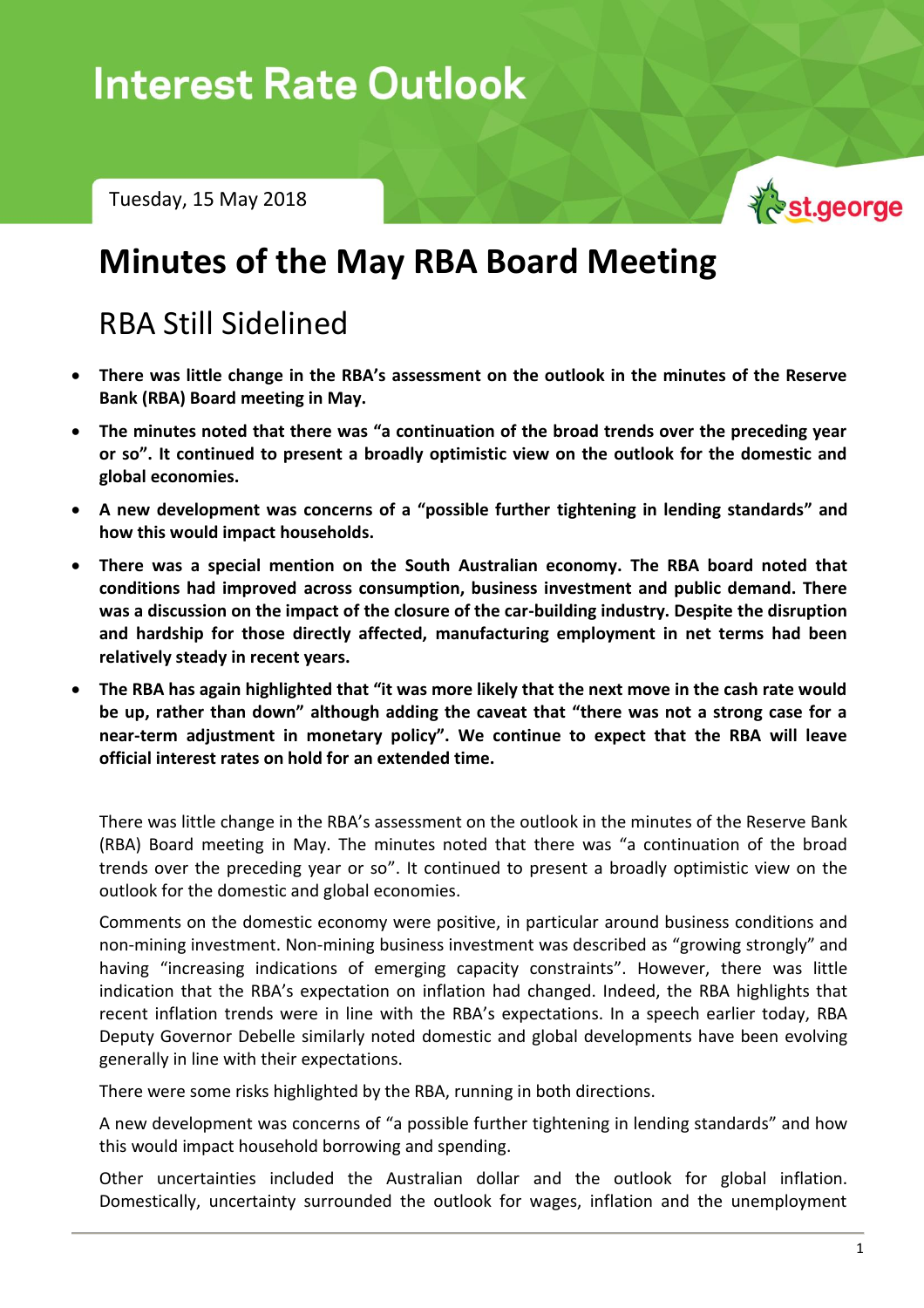rate.

There was a special mention on the South Australian economy. The RBA board noted that conditions had improved across consumption, business investment and public demand. There was a discussion on the impact of the closure of the car-building industry. Despite the disruption and hardship for those directly affected, manufacturing employment in net terms had been relatively steady in recent years.

### **Implications**

There was little in today's minutes to alter the outlook for the cash rate, particularly given that developments had evolved as the RBA had expected.

The RBA, however, highlighted a key downside risk reflecting the impact of possible tighter lending standards and the potential impact on households. The moderation in the housing market is likely to have further to run and could have a negative impact household spending.

Nonetheless, buoyant conditions in the business sector, an upswing in the global economy continue to point to ongoing strength in the labour market and a further reduction in spare capacity.

The RBA has again highlighted that "it was more likely that the next move in the cash rate would be up, rather than down" although adding the caveat that "there was not a strong case for a nearterm adjustment in monetary policy". We continue to expect that the RBA will leave official interest rates on hold for an extended time.

> **Janu Chan, Senior Economist** Ph: 02-8253-0898